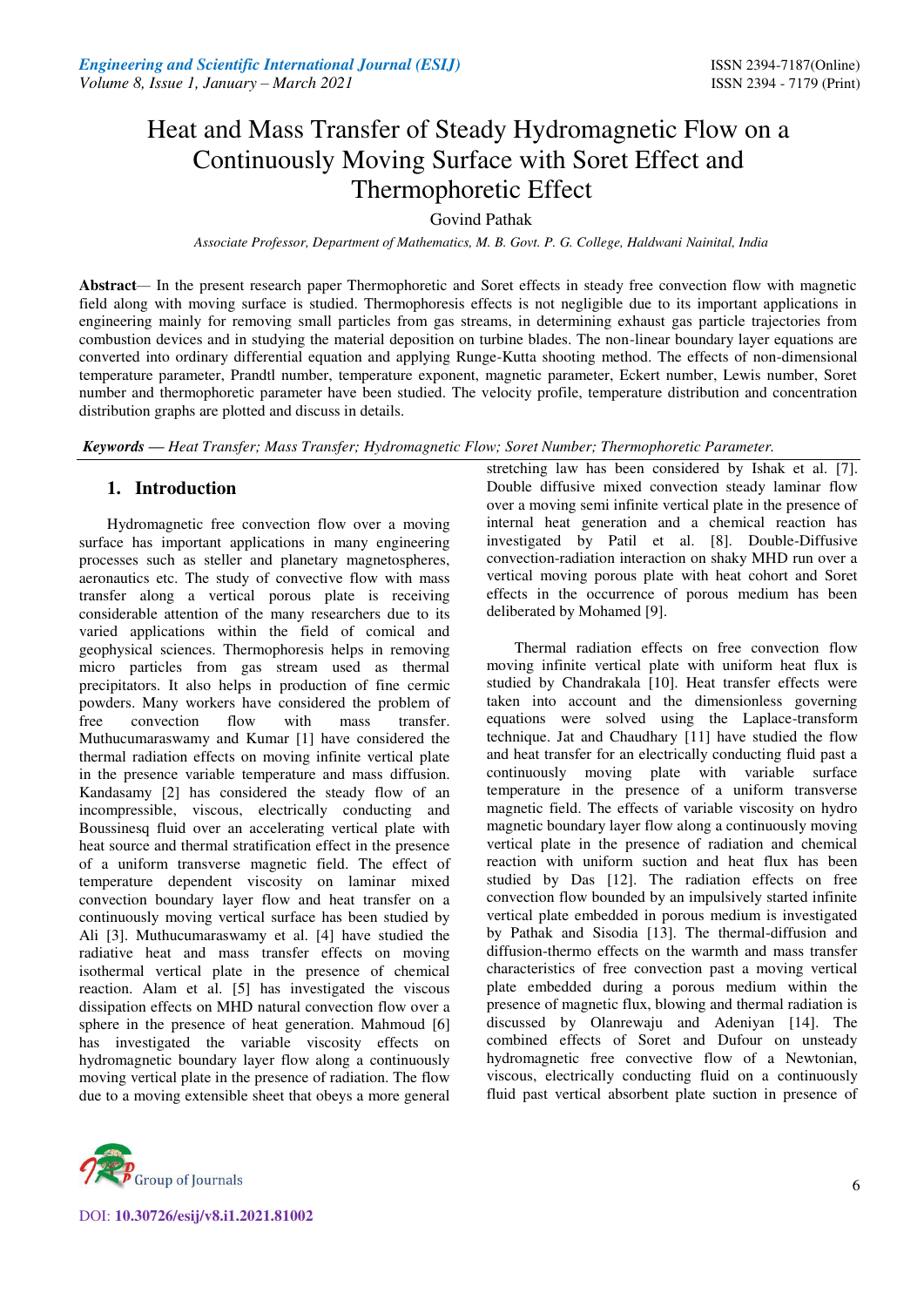### *Engineering and Scientific International Journal (ESIJ)* **ISSN 2394-7187(Online) ISSN 2394-7187(Online)** *Volume 8, Issue 1, January – March 2021* ISSN 2394 - 7179 (Print)

radiation absorption, chemical reaction and heat source parameter have been studied by Babu et al. [15]. Viscous incompressible fluid's two dimensional hydromagnetic forced convection boundary layer flows is studied by Uddin and Ali [16].

To study the consequences on both momentum and warmth transfer problem with viscous dissipation and Joule heat transfer for an electrically conducting fluid past a continuously moving plate within the presence of a consistent transverse magnetic flux is studied by Dakshinamoorthy et al. [17]. But the literature in which the combined effects of heat and mass transfer along with Soret-Dufor and Thermophoresis parameters are very few. Therefore it is proposed the combined effect of heat and mass transfer in steady flow of an electrically conducting, viscous incompressible fluid past a continuously moving surface with Soret effect and thermophoretic effect is presented in this paper.

#### **2. Mathematical Formulation**

Consider the two-dimensional steady flow of an electrically conducting, viscous, incompressible fluid past a continuously moving surface with uniform velocity U in the presence of uniform transverse magnetic field of strength  $B_0$  with Soret effect and thermophoretic effect. The x- axis is taken along the surface and y-axis normal to it. The fluid properties are assumed to be isotropic and constant, except for the fluid viscosity which is assumed to be an inverse linear function of temperature, Lai et al. [18], as given by:

$$
\bar{\mu} = \frac{\mu_{\infty}}{(1 + \gamma(T - T_{\infty}))} \quad \text{or} \quad \frac{1}{\mu} = \alpha(T - T_{r}),
$$
  
with 
$$
\alpha = \frac{\gamma}{\mu_{\infty}}; \quad T_{r} = T_{\infty} - \frac{1}{\gamma},
$$
 (1)

In the above equation (1), T and  $T_{\infty}$  are the temperature of fluid near and far away from the moving plate.  $\alpha$  and  $T_r$  are constants and their values depend on the reference state and thermal property of fluid. In general,  $\alpha$  > 0 for liquids and  $\alpha$  < 0 for gases.  $\mu$  is known as coefficient of viscosity and  $\mu_{\infty}$  is known as reference viscosity,  $\gamma$  is constant. The boundary layer equations governing the flow and heat transfer due to a continuously moving surface are:

Equation of continuity,

$$
\frac{\partial u}{\partial x} + \frac{\partial v}{\partial y} = 0\tag{2}
$$

Equation of momentum,



DOI: **10.30726/esij/v8.i1.2021.81002**

$$
u\frac{\partial u}{\partial x} + v\frac{\partial u}{\partial y} = \frac{1}{\rho}\frac{\partial}{\partial y}(\mu \frac{\partial u}{\partial y}) - \frac{\sigma_e B_0^2 u}{\rho}
$$
(3)

Equation of heat transfer,

$$
\rho C_p (u \frac{\partial T}{\partial x} + v \frac{\partial T}{\partial y}) = k \frac{\partial^2 T}{\partial y^2} + \mu (\frac{\partial u}{\partial y})^2 + \sigma_e B_0^2 u^2 \qquad (4)
$$

Equation of mass transfer,

$$
u\frac{\partial C}{\partial x} + v\frac{\partial C}{\partial y} = D\frac{\partial^2 C}{\partial y^2} + \frac{Dk_T}{T_m}\frac{\partial^2 T}{\partial y^2} - \frac{\partial}{\partial y}[V_T(C - C_{\infty})] \quad (5)
$$

and corresponding boundary conditio ns are :

$$
y = 0: \quad u = U, \quad v = 0, \quad T = T_W(x), \qquad C = C_W(x)
$$
  

$$
y \to \infty: u = 0, \qquad T \to T_\infty, \qquad C \to C_\infty.
$$
 (6)

Where, x and y represent the coordinate axes along the moving surface in longitudinal and normal to it, u and v are the components of velocity along the x and y axes,  $\sigma_e$  is the electrical conductivity,  $B_0$  is the applied magnetic strength,  $C$  is used to represent fluid concentration,  $\rho$  represents fluid density,  $C_{\infty}$  shows fluid free stream concentration, k shows variable thermal conductivity,  $k_T$  is the thermal diffusion ratio,  $T_m$  is the mean fluid temperature,  $B_0$  is the magnetic field intensity,  $v_T$  is the thermophoretic velocity and D is the molecular diffusivity of the species concentration.

#### **3. Method of Solution**

We introduce a dimensional stream function  $\psi(x, y)$ , defined as

$$
u = \frac{\partial \psi}{\partial y}, \quad v = -\frac{(1)}{\partial x}
$$

which satisfies the continuity equation (2). The dimensionless variables are introduced to obtain the similarity solutions for the equations (3) to (5) with boundary conditions (6) are,

$$
\psi = \sqrt{U x v_{\infty}} f(\eta), \quad \eta = y \sqrt{\frac{U}{v_{\infty} x}}, \quad T_W(x) - T_{\infty} = Ax^n
$$

$$
\theta = \frac{(T - T_{\infty})}{(T_W - T_{\infty})}, \quad \varphi = \frac{(C - C_{\infty})}{(C_W - C_{\infty})}, \quad \theta_{r} = \frac{(T_r - T_{\infty})}{(T_W - T_{\infty})}
$$
(7)

 $\partial y(2)$ In boundary layer theory, it is said that the temperature gradient is very lower along the surface as compare to temperature gradient normal to the surface, i.e. y  $\mathcal{T}$  $\hat{o}$  $\frac{\partial T}{\partial x}$  » x  $\mathcal{T}$  $\hat{c}$  $\hat{o}$ ,

> So the component of thermophoretic velocity along the plate is negligible. As a result, the thermophoretic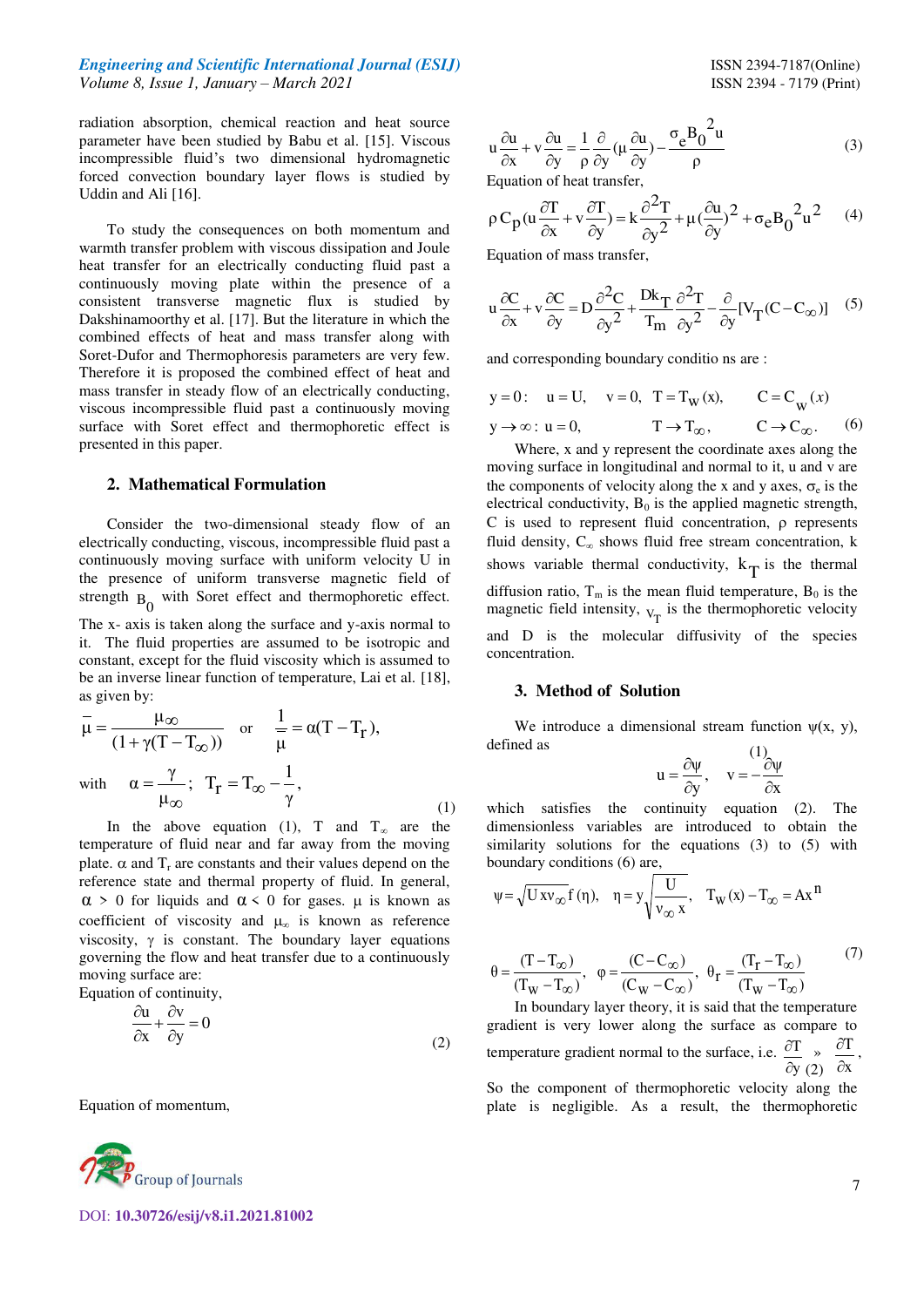## *Engineering and Scientific International Journal (ESIJ)* **ISSN 2394-7187(Online)** *Volume 8, Issue 1, January – March 2021* ISSN 2394 - 7179 (Print)

velocity  $V_T$ , which appears in equation (5), can be written as:

$$
V_T = -\frac{\beta v}{T_{ref}} \frac{\partial T}{\partial y}
$$
 (8)

where  $\beta$  is the thermophoretic coefficient which ranges in value from 0.2 to 1.2 as indicated by Batchelor and Shen [19] and is defined from the theory of Talbot et al. [20] by:

$$
\beta = \frac{2C_{s}(\lambda_{g} / \lambda_{p} + C_{t} Kn)[1 + Kn(C_{1} + C_{2}e^{-C_{3}/Kn)}]}{(1 + 3C_{m} Kn)(1 + 2\lambda_{g} / \lambda_{p} + 2C_{t} Kn)}
$$
(9)

where  $C_1, C_2, C_3, C_s, C_m$  and  $C_t$  are constants,  $\lambda_g$  and  $\lambda_p$  are the thermal conductivities of the fluid and diffused particles, respectively and Kn is the Knudsen number.

A thermophoretic parameter  $\tau$  can be defined (see Mills et al. [21] and Tsai [22]) as follows:

$$
\tau = -\frac{\beta(T_W - T_{\infty})}{T_{ref}}
$$
 (10)

Typical values of  $\tau$  are 0.01, 0.1 and 1.0 corresponding to approximate values of  $-\beta(T_W - T_\infty)$  equal to 3, 30 and 300 K for a reference temperature of  $T_{ref} = 300$  K.

The equation of continuity is identically satisfied with the above transformations and momentum, heat and mass transfer equations (3)-(5) is reduced to

$$
f'' - \left(\frac{\theta'}{\theta - \theta_r}\right)f' - \left(\frac{\theta - \theta_r}{2\theta_r}\right)f' + \left(\frac{\theta - \theta_r}{\theta_r}\right)Re_m^2 f' = 0 \tag{11}
$$

$$
\theta''-n \Pr f \theta + \frac{P_r}{2} \theta' f - \Pr \left(\frac{\theta}{\theta - \theta} \right) \operatorname{Ec} f''^2 + \operatorname{Re} \frac{2}{m} \Pr \operatorname{Ec} f'^2 = 0
$$
\n(12)

$$
\frac{1}{Le}\varphi'' + Sr \theta'' + \frac{Pr}{2}f \varphi' - \tau(\varphi' \theta' + \varphi \theta'') = 0
$$
\n(13)

With the boundary conditions

$$
\eta = 0: \quad f = 0, \quad f' = 1, \quad \theta = 1, \quad \varphi = 1
$$
\n
$$
\eta \to \infty: \quad f' \to 0, \quad \theta \to 0, \quad \varphi \to 0,
$$
\n
$$
(14)
$$

where prime (') denotes the derivative with respect to η, A denotes the stratification rate of the gradient of ambient temperature, n is the temperature exponent,



DOI: **10.30726/esij/v8.i1.2021.81002**

$$
Sr = \frac{Dk_T(T_W - T_{\infty})}{T_m\alpha(C_W - C_{\infty})}
$$
 is the Soret number, 
$$
Pr = \frac{\mu_{\infty}C_p}{k}
$$

is the Prandtl number, D Le =  $\frac{\alpha}{\beta}$  is the Lewis number,

$$
Re_{\text{m}} = B_0 \sqrt{\frac{\sigma_e x}{\rho U}}
$$
 is the Reynolds magnetic parameter and

$$
Ec = \frac{U^2}{C_p (T_w - T_{\infty})}
$$
 is the Eckert number.

# **4. Numerical Computation**

The transformed non-linear coupled ordinary differential equations (11) to (13) with boundary conditions (14) are solved with the help of Runge-Kutta method with shooting technique.

 First, the boundary value problem is converted to an initial value problem as, let

$$
f(\eta) = y_1, \qquad f(\eta) = y_2, \qquad f'(\eta) = y_3
$$
  
\n
$$
\theta(\eta) = y_4, \qquad \theta'(\eta) = y_5
$$
  
\n
$$
\varphi(\eta) = y_6, \qquad \varphi'(\eta) = y_7
$$

Then equations (11) to (13), reduce into a system of ordinary differential equations of first order, viz,

$$
y_1' = y_2,
$$
  
\n $y_2' = y_3,$   
\n $y_2(0) = 1$ 

$$
y_3' = \left(\frac{y_5}{y_4 - \theta_r}\right)y_3 + \left(\frac{y_4 - \theta_r}{2\theta_r}\right)y_1y_3 - \left(\frac{y_4 - \theta_r}{\theta_r}\right)Re_m^2y_2,
$$
  

$$
y_3(0) = m^{(1)}
$$
  

$$
y_4' = y_5, \qquad y_4(0) = 1
$$

$$
y_{5} = nPry_{2}y_{4} - \frac{Pr}{2}y_{5}y_{1} + Pr(\frac{\theta_{r}}{y_{4} - \theta_{r}})Ecy_{3}^{2} - Re_{m}^{2}PrEcy_{2}^{2},
$$
  
\n
$$
y_{5}(0) = m^{(2)}
$$
  
\n
$$
y_{6} = y_{7}, \qquad y_{6}(0) = 1
$$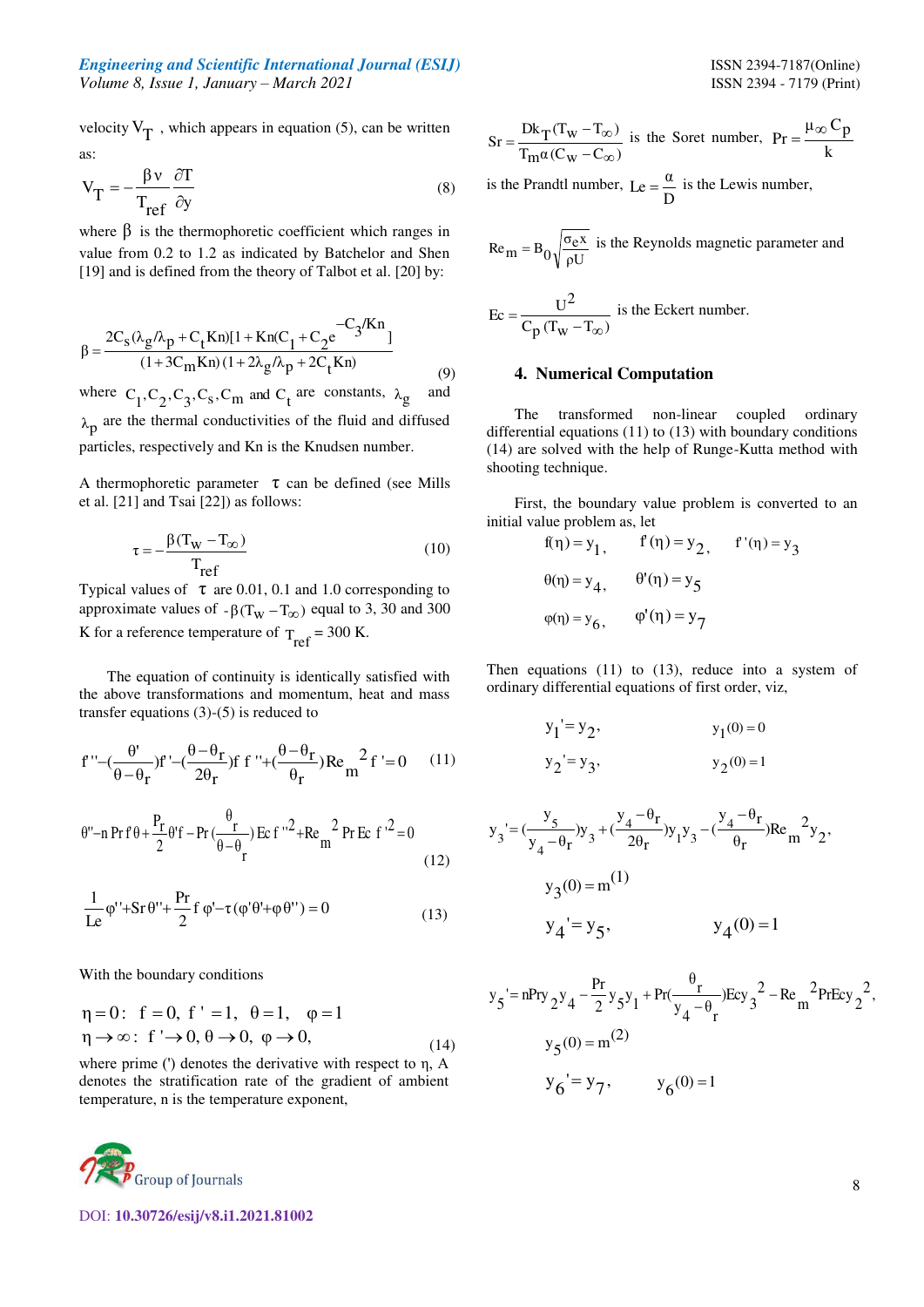*Engineering and Scientific International Journal (ESIJ)* **ISSN 2394-7187(Online) ISSN 2394-7187(Online)** *Volume 8, Issue 1, January – March 2021* ISSN 2394 - 7179 (Print)

 $(15)$ 

$$
y_7' = -Le[(Sr - \tau y_6) \{nPry_2y_4 - \frac{Pr}{2}y_5y_1 + Pr(\frac{\theta_r}{y_4 - \theta_r})Ecy_3^2 - Re_m^2 PrEcy_2^2\} + (\frac{Pr}{2}y_1 - \tau y_5)y_7],
$$
  
\n
$$
y_7(0) = m^{(3)}
$$

Here m<sup>(1)</sup>, m<sup>(2)</sup> and m<sup>(3)</sup> have taken guess in such a way that it satisfy  $y_2(\infty) = 0$ ,  $y_4(\infty) = 0$  and  $y_6(\infty) = 0$ . In this method, the boundary value problem  $(11)$  to  $(13)$  is reduced to an initial value problem (15). The initial values  $m^{(1)}$ ,  $m^{(2)}$  and  $m^{(3)}$  are guessed until the boundary value conditions  $y_2(\infty) = 0$ ,  $y_4(\infty) = 0$  and  $y_6(\infty) = 0$ are satisfied. Finally the resulting equations are solved with the help of Runge-Kutta integration scheme for  $\Delta \eta = 0.01$  and at  $\eta(\infty) = 7$ , by initial value solver of computational software using MATLAB.

#### **5. Results and Discussion**

The influence of the various parameters  $\left(\begin{array}{cc} \theta_r$ , Pr, n, Ec, Le, Sr,  $\tau$  and Re<sub>m</sub> ) involved in the problem are graphically presented on the velocity, temperature and concentration profiles. In plotting the results for  $\eta \rightarrow \infty$  as  $\eta_{\text{max}} = 7$  and step size  $\Delta \eta = 0.01$ were used in the boundary conditions. It is important to note that  $\theta_r$  is negative for liquids (Pr > 1.0) and positive for gases ( $Pr \le 1.0$ ). In order to get insight the problem, the following values of the parameters are considered  $\text{Re}_{m} = 0.09$ ,  $\text{Ec} = 0.5$ ,  $\text{Sr} = 1$ ,  $\theta_r = 2$ ,  $Pr = 0.02$ ,  $Le = 0.2$ ,  $\tau = 0.1$  and temperature exponent  $n = 0.3$ .

The effects due to the temperature exponent (n) on the velocity and temperature distributions are shown in figures 1 and 2, respectively. It was observed that the velocity and temperature decrease as the temperature exponent increases, while there is no significant effect of temperature exponent on concentration distribution.



**Fig. 1: Velocity profiles for various values of temperature exponent** 



**Fig. 2: Temperature profiles for various values of**  0  $0.2$ 0.4 0.6 0.8 1 1.2 0 1 2 3 4 5 6 7 8 **Temperature** η  $n = 0.3,5,10$ 

**temperature exponent (n)** 

Figures 3, 4 and 5 depict the velocity, temperature and concentration profiles for different values of the Prandtl number (Pr). It is clear that the velocity, temperature and concentration decrease with an increase in the Prandtl number from .02 to 2.0.



**Fig. 3: Velocity profile for various values of Prandtl number** 



**Fig. 4: Temperature profile for various values of Prandtl number**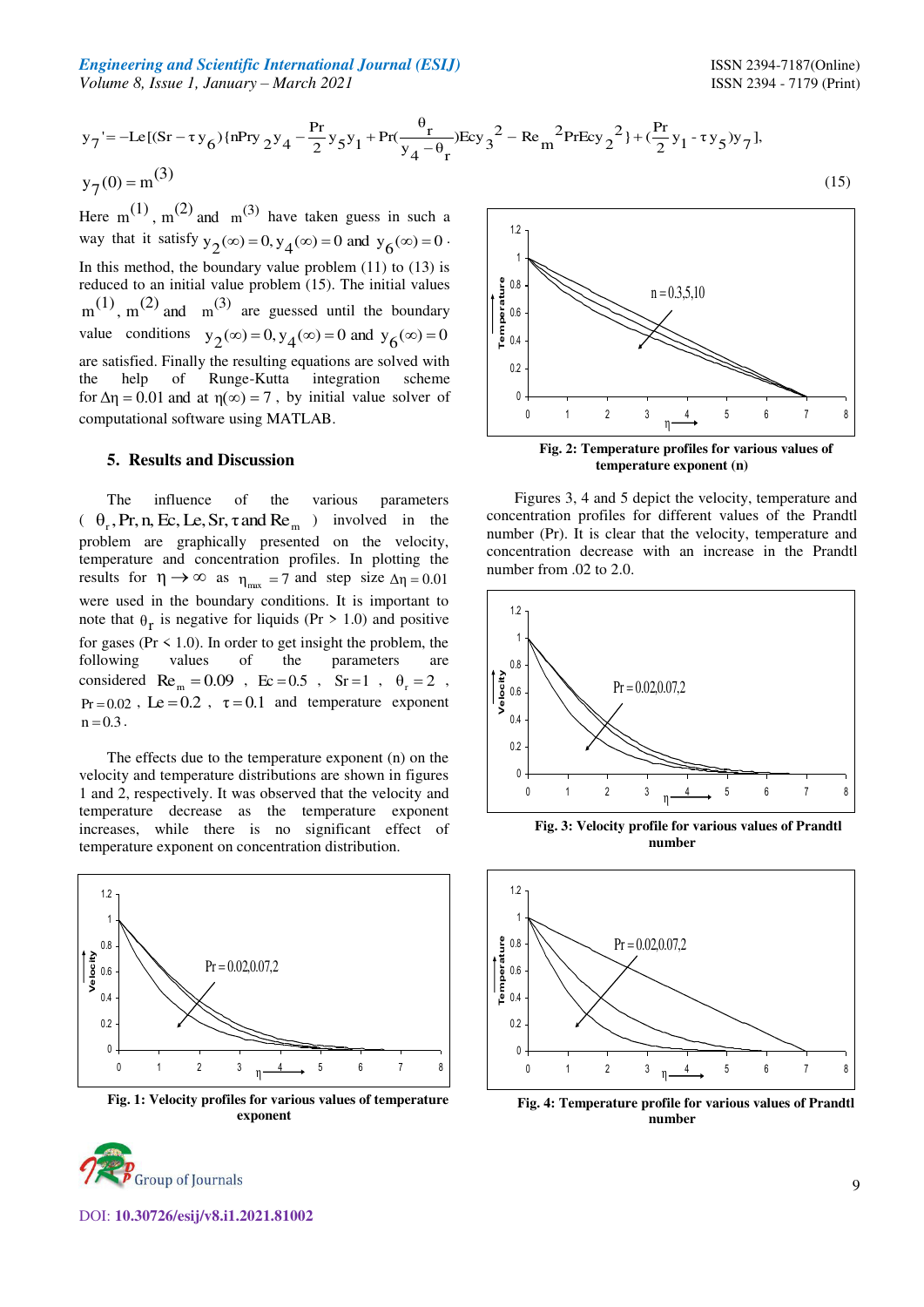

**Fig. 5: Concentration profile for various values of Prandtl number** 



**Fig. 6: Velocity profile for various values of temperature parameter** 

Figure 6 depict the dimensionless velocity profiles for different values of the dimensionless temperature. It is observed that the velocity of the fluid decreases with increase of the dimensionless temperature while the temperature and the concentration of the fluid remain unchanged with increase of the dimensionless temperature.



**Fig. 7: Velocity profile for various values of Reynolds magnetic parameter** 



**Fig. 8: Concentration profile for various values of Lewis number** 

In Figure 7, the dimensionless velocity profiles for different values of the Reynolds magnetic parameter are plotted. It is observed that the velocity of the fluid decreases with increase of the Reynolds magnetic parameter. In the presence of Lewis number, it is seen that the increase in the Lewis number, leads to a fall in the concentration of the fluid along the accelerating surface and is shown in Figure 8.



**Fig. 9: Concentration profile with thermophoretic parameter** 



**Fig. 10: Concentration profile with Soret number** 

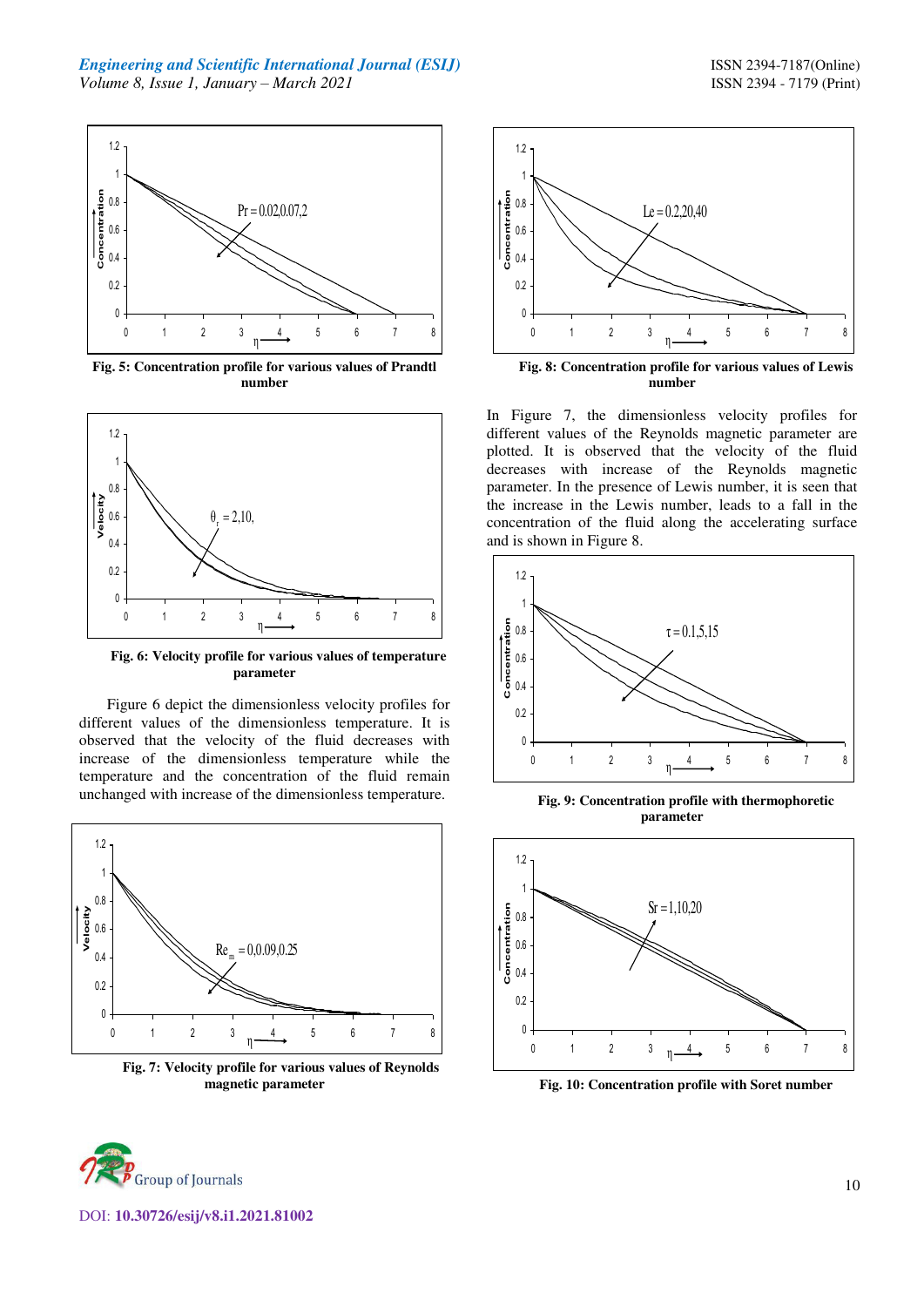#### *Engineering and Scientific International Journal (ESIJ)* **ISSN 2394-7187(Online) ISSN 2394-7187(Online)** *Volume 8, Issue 1, January – March 2021* ISSN 2394 - 7179 (Print)

In figures 9 and 10, the concentration profiles are plotted with different values of thermophoretic parameter and Soret number. It is observed that the increase in the thermophoretic parameter, leads to a fall in the concentration of the fluid and increase in the Soret number a rise in the concentration of the fluid along the accelerating surface and are shown through figures 9 and 10, respectively. There is no significant effect of Lewis number, Soret number and thermophoretic parameter on velocity and temperature distribution.



**Fig. 11: Temperature profile with Eckert number** 

Figure 11 depicts the temperature profile for different values of the Eckert number with other parameters. It is observed that the temperature of the fluid increases as Eckert number increases.

#### **6. Conclusions**

In this paper we investigated the thermophoretic and Soret effects in steady free convection flow along with moving surface. From the present study we can make the following conclusions:

- Velocity profile decreases with the increasing values of temperature exponent n and temperature parameter  $\theta_{r}$ .
- Temperature profile decreases with the increasing values of Prandtl number Pr and temperature exponent n. Temperature boundary layer increases with the increasing values of the Eckert number.
- Velocity profiles decreases with increasing values Reynolds magnetic parameter Rem.
- Concentration within the boundary-layer decreases with the increasing values of the thermophoretic parameter and Lewis parameter.
- Concentration profiles increases with the increasing values of the Soret number.

## **7. Acknowledgement**

The author is very much thankful to the referee for giving valuable guidance and suggestions for improvement of the paper.

#### **References**

- [1] R. Muthucumaraswamy and G. Senthil Kumar, "Heat and mass transfer effects on moving vertical plate in the presence of thermal radiation", Theoret. Appl. Mech., 31(1), 2004, pp. 35-46.
- [2] R. Kandasamy, "Nonlinear hydromagnetic flow, heat and mass transfer over an accelerating vertical surface with internal heat generation and thermal stratification effects", Journal of Computational and Applied Mechanics, 6(1), 2005, pp. 27-37.
- [3] E. Mohamed Ali, "The effect of variable viscosity on mixed convection heat transfer along a vertical moving surface", International Journal of Thermal Sciences, 45, 2006, pp. 60–69.
- [4] R. Muthucumaraswamy, P. Chandrakala and S. Antony Raj, "Radiative heat and mass transfer effects on moving isothermal vertical plate in the presence of chemical reaction", Int. J. of Applied Mechanics and Engineering, 11(3), 2006, pp. 639-646.
- [5] M. Alam, M. A. Alim, and M. K. Chowdhury, "Viscous dissipation effects on MHD natural convection flow over a sphere in the presence of heat generation", Nonlinear Anal. Model. Control, 12 (4), 2007, pp. 447 - 459.
- [6] Mostafa A. A. Mahmoud, "Variable viscosity effects on hydromagnetic boundary layer flow along a continuously moving vertical plate in the presence of radiation", Applied Mathematical Sciences, 1(17), 2007, pp. 799-814.
- [7] A. Ishak, R. Nazar and I. Pop, "MHD boundary layer flow due to a moving extensible surface", J. Engineering Math, 62, 2008, pp. 23- 33.
- [8] P. M. Patil, S. Roy and A. J. Chamkha, "Double diffusive mixed convection flow over a moving vertical plate in the presence of internal heat generation and a chemical reaction", Turkish J. Eng. Env. Sci. 33, 2009, pp. 193 – 205.
- [9] R. A. Mohamed, "Double-Diffusive convection-radiation interaction on unsteady MHD flow over a vertical moving porous plate with heat generation and Soret effects", Applied Mathematical Sciences, 3(13), 2009, pp. 629-651.
- [10] P. Chandrakala, "Thermal radiation effects on moving infinite vertical plate with uniform heat flux, International Journal of Dynamics of Fluids, 6(1), 2010, pp. 49-55.
- [11] R. N. Jat and Santosh Chaudhary, "Hydromagnetic flow and heat transfer on a continuously moving surface", Applied Mathematical Sciences, Vol. 4, No. 2, 2010, pp. 65 – 78.
- [12] Utpal Jyoti Das, "Effects of variable viscosity on hydro magnetic boundary layer flow along a continuously moving vertical plate in the presence of radiation and chemical reaction", Journal of Electromagnetic Analysis and Applications, 5, 2013, pp. 5-9. http://dx.doi.org/10.4236/jemaa.2013.51002.
- [13] Govind Pathak and G. S. Sisodia, "Radiation effects on free convection flow through porous medium", GJ AMMS, Vol. 1, No. 2, 2008, pp. 169-181.
- [14] P.O. Olanrewaju and A. Adeniyan, "Dufour and Soret effects on MHD free convection with thermal radiation and mass transfer past a vertical plate embedded in a porous medium", Nonlinear Science Letters,A- Mathematics, Physics and Mechanics, Vol.4, No.1, 2013, pp. 21-34.
- [15] N.V. N Babu, Ajit Paul and Murali G., "Soret and Dufour effects on unsteady hydromagnetic free convective fluid flow past an infinite vertical porous plate in the presence of chemical reaction", Journal of Science and Arts, No. 1(30), 2015, pp. 99- 111, 2015.
- [16] Md. Jashim Uddin and Md. Yeakub Ali, "Effects of hydromagnetic and thermophoresis of unsteady forced convection boundary layer flow over flat plates", Journal of Applied Mathematics and Physics, 4, 2016, pp. 1756-1776.
- [17] M. Dakshinamoorthy, P. Geetha and M. B. K. Moorthy, "Boundary layer flow and heat transfer over a continuous surface in the presence of hydromagnetic field", International Journal of Mathematical Analysis, Vol. 8, No. 38, 2014, pp. 1859 – 1872, http://dx.doi.org/10.12988/ijma.2014.47189
- [18] F. C. Lai and F. A. Kulacki, "The effect of variable viscosity on convective heat transfer along a vertical surface in saturated porous medium", Int. J. Heat Mass Transfer, 33, 1990, pp. 1028-1031.